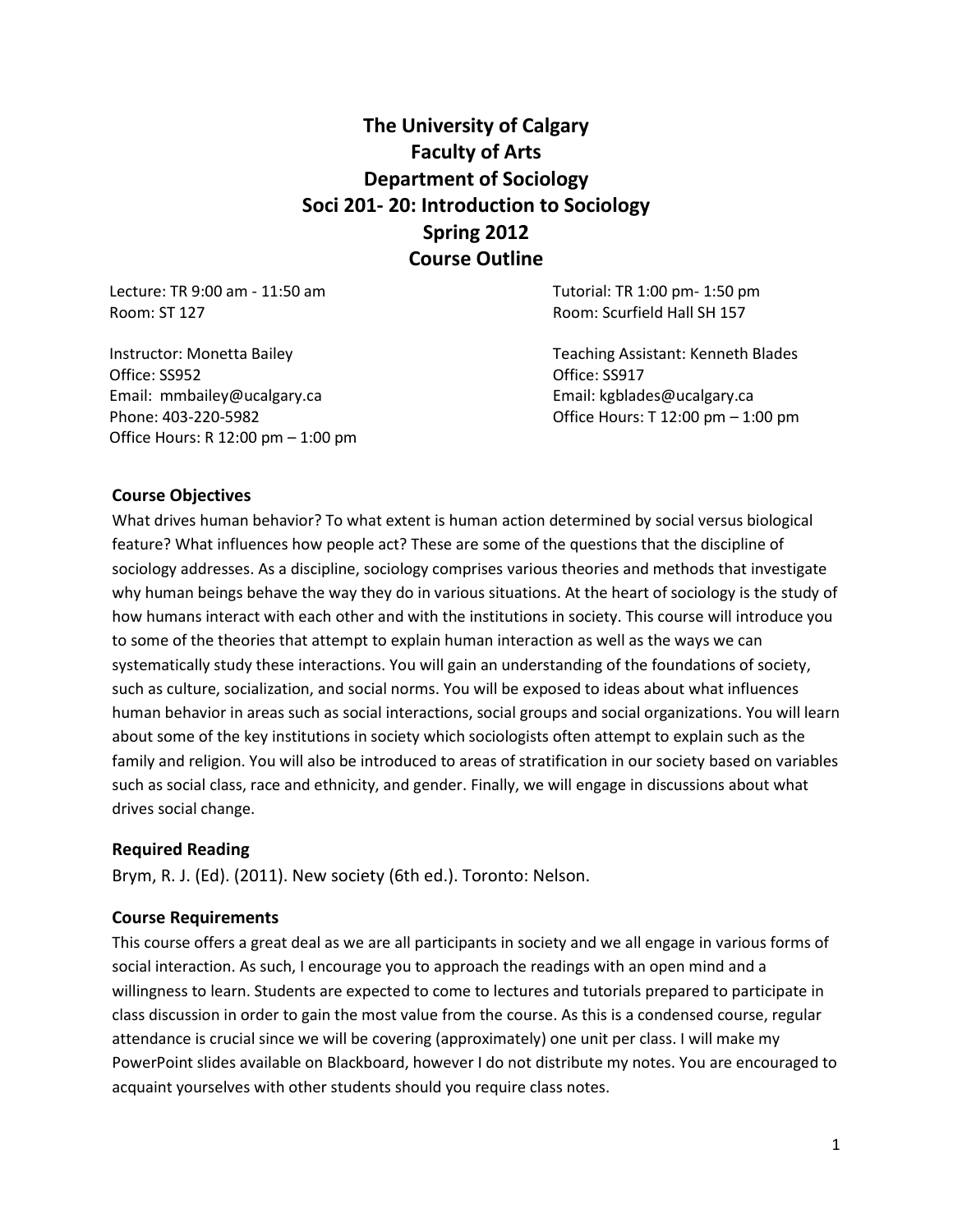You are expected to have an understanding of the material covered in the textbook as well the material covered in the class lectures, including videos. Exams will cover all material covered in class and in tutorial.

|                  | Date   | % of final grade |
|------------------|--------|------------------|
| Midterm #1       | May 24 | 30%              |
| Midterm #2       | June 7 | 30%              |
| <b>Tutorials</b> | TBA    | 10%              |
| Finals exam      | TRA    | 30%              |

There are 4 components to this course for evaluation:

- 1. Midterm exams: There are two midterm exams scheduled for this class. Each exam will be worth 30% of your final grade and will be written in regular class time.
- 2. Tutorials: You will be asked to do various assignments in your tutorials by your TA. Some of these assignments will be graded. Please note that like the lectures, tutorials are a requirement and you are expected to attend regularly. They will be designed to be fun and interesting applications of the material you learn in lectures. Tutorial assignments will be designed and graded by your TA. The tutorial work is worth 10% of your final grade.
- 3. Final exam: The final exam is scheduled by the registrar. It is worth 30% of the final grade. \*Students are expected to complete all course components in order to receive a final grade.

# **Grading Scale**

Letter grades will be assigned based on the following scale:

- A+ 95-100
- A 90-94
- A- 85-89
- B+ 80-84
- B 75-79
- B- 70-74
- C+ 67-69
- C 63-66 C- 59-62
- 
- D+ 54-58 D 50-53
- F 0-49

# **Contact information**

You may contact the instructor and TA via email or Blackboard, however please be aware that we will only discuss course related questions and information during office hours. You may use email for administrative purposes and not in lieu of office hours. I will also use Blackboard to communicate with the class such as posting the course outline, test information, and course announcements.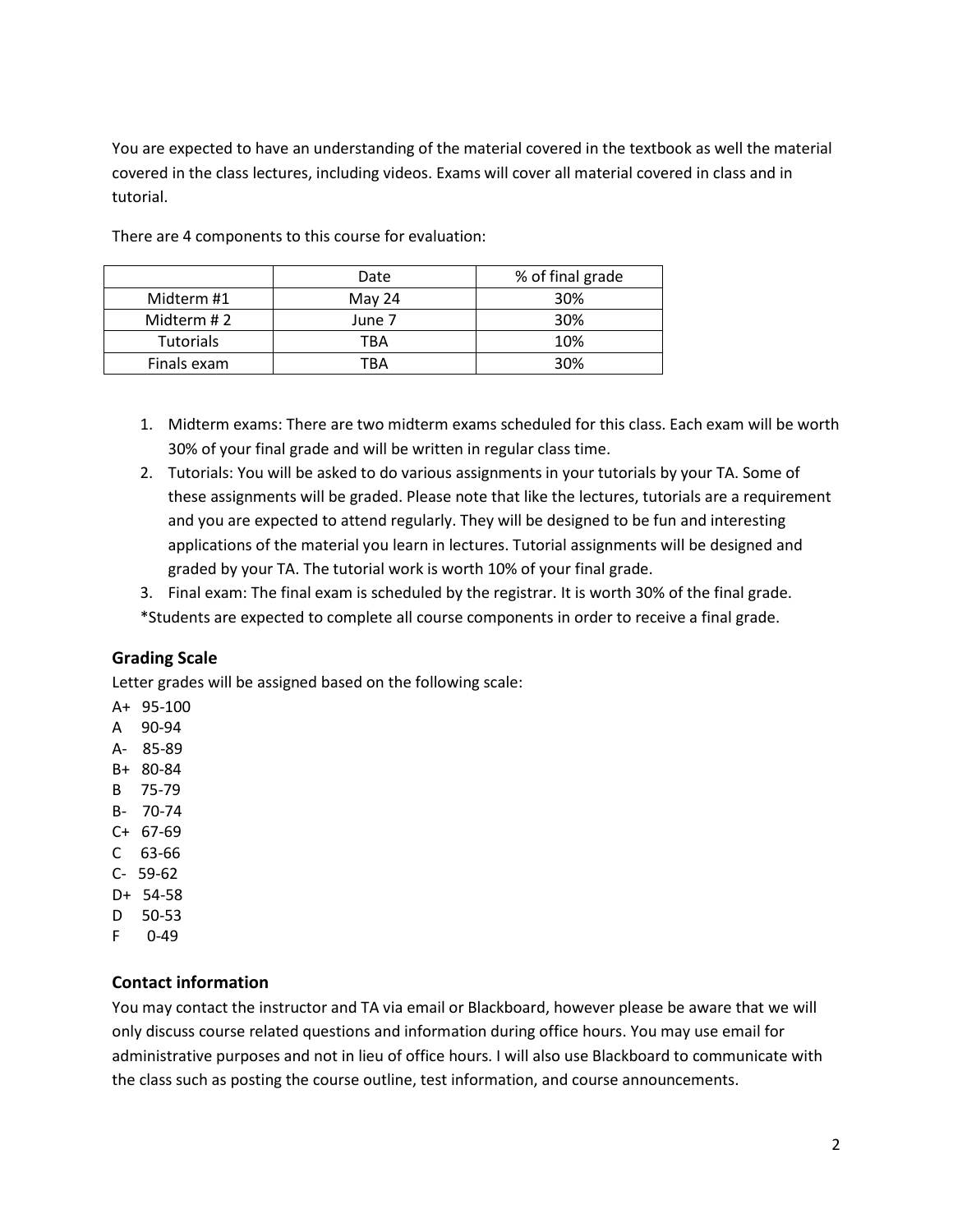# **Class protocol**

Your corporation in maintaining a positive learning environment is appreciated; please be respectful of other students' time and contributions to the class. Cell phones and the use of other electronic devices to communicate is not permitted during class time. You may use laptop for note-taking only. The use of these devices for communication purposes may be distracting to your fellow students.

| Date          | <b>Topic</b>                         | <b>Readings</b> |
|---------------|--------------------------------------|-----------------|
| May 1         | Introduction: What is Sociology?     | Chapter 1       |
| <b>May 15</b> | Sociological Theory                  | Chapter 1       |
| May 17        | Culture                              | Chapter 2       |
| May 22        | Socialization                        | Chapter 3       |
| May 24        | Midterm/ Social Stratification       | Chapter 6       |
| May 29        | Gender Inequality                    | Chapter 7       |
| May 31        | Race and Ethnicity                   | Chapter 8       |
| June 5        | Deviance                             | Chapter 14      |
| June 7        | Midterm/Religion                     | Chapter 13      |
| June 12       | Family                               | Chapter 10      |
| June 14       | <b>Politics and Social Movements</b> | Chapter 18      |
| June 19       | Social Research Methods              | Chapter 20      |
| June 21       | Review                               | No reading      |

## **Tentative Course Schedule**

\*Changes to the syllabus, if needed, will be discussed in class.

### **Other administrative information:**

### **Emergency evacuations**

In the case of fire or other emergency evacuation of this classroom/lab, please proceed to the assembly point. For lectures in the Science Theatres, this is in the Social Sciences Food Court (the foyer). For other rooms in Social Science, this is the Professional Faculties Food Court.

# **Deferrals**

If at all possible you must provide advance notice to the instructor if you are unable to take a test or pass in an assignment or essay on time. All requests for deferral of a course component due to health reasons must be accompanied by written documentation as outlined in the University Calendar and should be obtained while the student has the physical or emotional problem rather than after recovery. Deferrals will be allowed in the following circumstances: illness, domestic affliction or religious conviction. Travel arrangements and misreading of the syllabus are not valid reasons for requesting a deferral. Deferrals will not be granted if it is determined that just cause is not shown by the student.

If you have missed a test for a legitimate reason, the instructor can require you to write a "make up" test as close in time to the original test as possible or can choose to transfer the percentage weight to another course component. If the instructor schedules a "make up" test for you, its date and location will be at the convenience of the Department of Sociology.

### **Deferred Final Exam Form**

Please note that requests to defer a Registrar-scheduled final exam are dealt with through the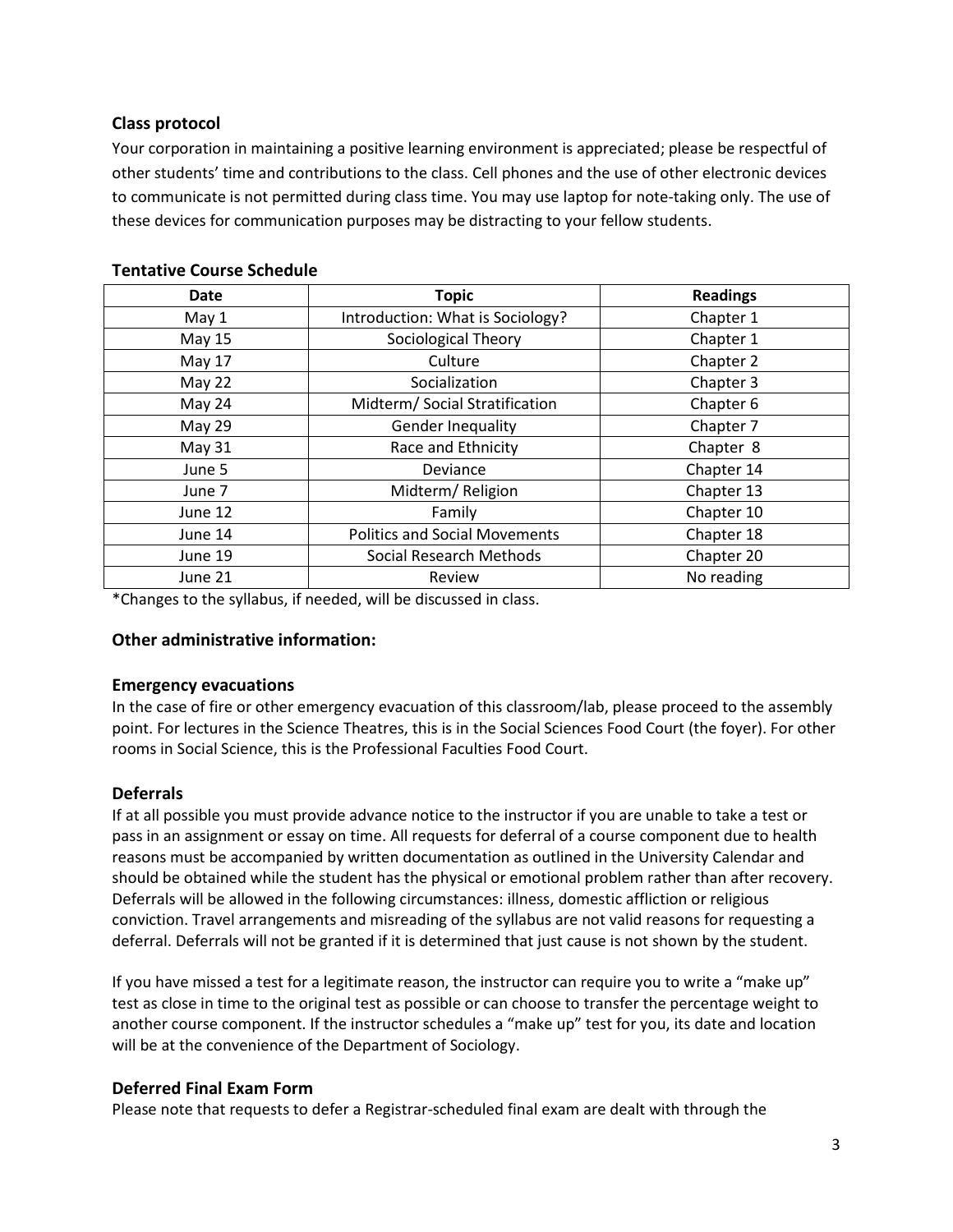Registrar's Office. Further information about deadlines, and where paperwork should be taken, is available on the form, which can be found at: http://ucalgary.ca/registrar/files/registrar/APP%20FOR%20DF%20EXAM\_0.pdf

# **Deferred Term Work Form**

Deferral of term work past the end of a term also requires a form to be filled out. It's available at: http://www.ucalgary.ca/registrar/files/registrar/defTW.pdf

Once an extension date has been agreed between instructor and student, the form should be taken to the Faculty of Arts Program Information Centre (SS 110) for approval by an Associate Dean (Students).

# **Ethics Research**

Students are advised that any research with human subjects--including any interviewing (even with friends and family), opinion polling, or unobtrusive observation--must have the approval of the Departmental Ethics Committee. In completing course requirements, students must not undertake any human subjects research without discussing their plans with the instructor, to determine if ethics approval is required.

# **Academic Misconduct**

Plagiarism, cheating and other academic misconduct are regarded as serious academic offences. Students are advised to consult the University Calendar which presents a Statement of Intellectual Honesty and definitions and penalties associated with cheating, plagiarism, and other academic misconduct.

The Freedom of Information and Protection of Privacy (FOIP) legislation disallows the practice of having students retrieve assignments from a public place, e.g., outside an instructor's office or the Department main office. Written assignments must be returned to students individually, during class, or during the instructor's office hours; if a student is unable to pick up her/his assignment s/he may provide the instructor with a stamped, self-addressed envelope to be used for the return of the assignment.

### **Safewalk**

The University of Calgary provides a "safe walk" service to any location on Campus, including the LRT, parking lots, bus zones, and campus housing. For Campus Security/Safewalk call 220-5333. Campus Security can also be contacted from any of the "Help" phones located around Campus.

# **Academic Accommodation**

Students with a disability, who require academic accommodation, need to register with the Disability Resource Centre (MC 295, phone 220-8237). Academic accommodation letters need to be provided to course instructors no later than fourteen (14) days after the first day of class. It is a student's responsibility to register with the Disability Resource Centre and to request academic accommodation, if required.

# **Handing in papers outside of class, return of final papers, and release of final grades**

1. When students are unable to submit papers in class, they should make arrangements to hand in their papers directly to the instructor or teaching assistant. Papers will not be accepted in the main Sociology Department office.